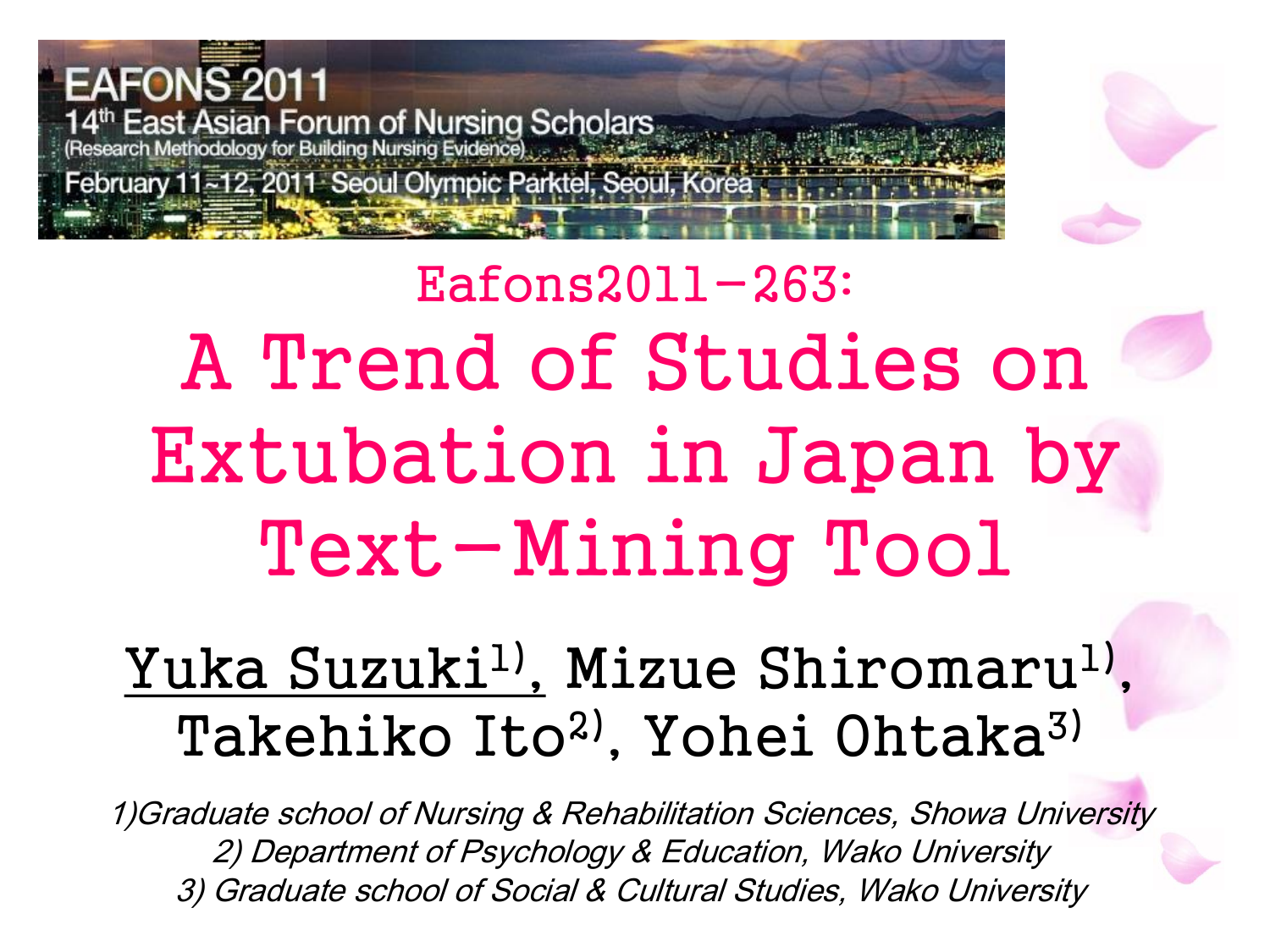# **Background**

- Preventing medical accidents is an urgent task for nursing to reduce the number of malpractice lawsuits that have been on the rise in recent years.
- Self-extubation by patients is an accident which could be lead to the termination of patients' lives.

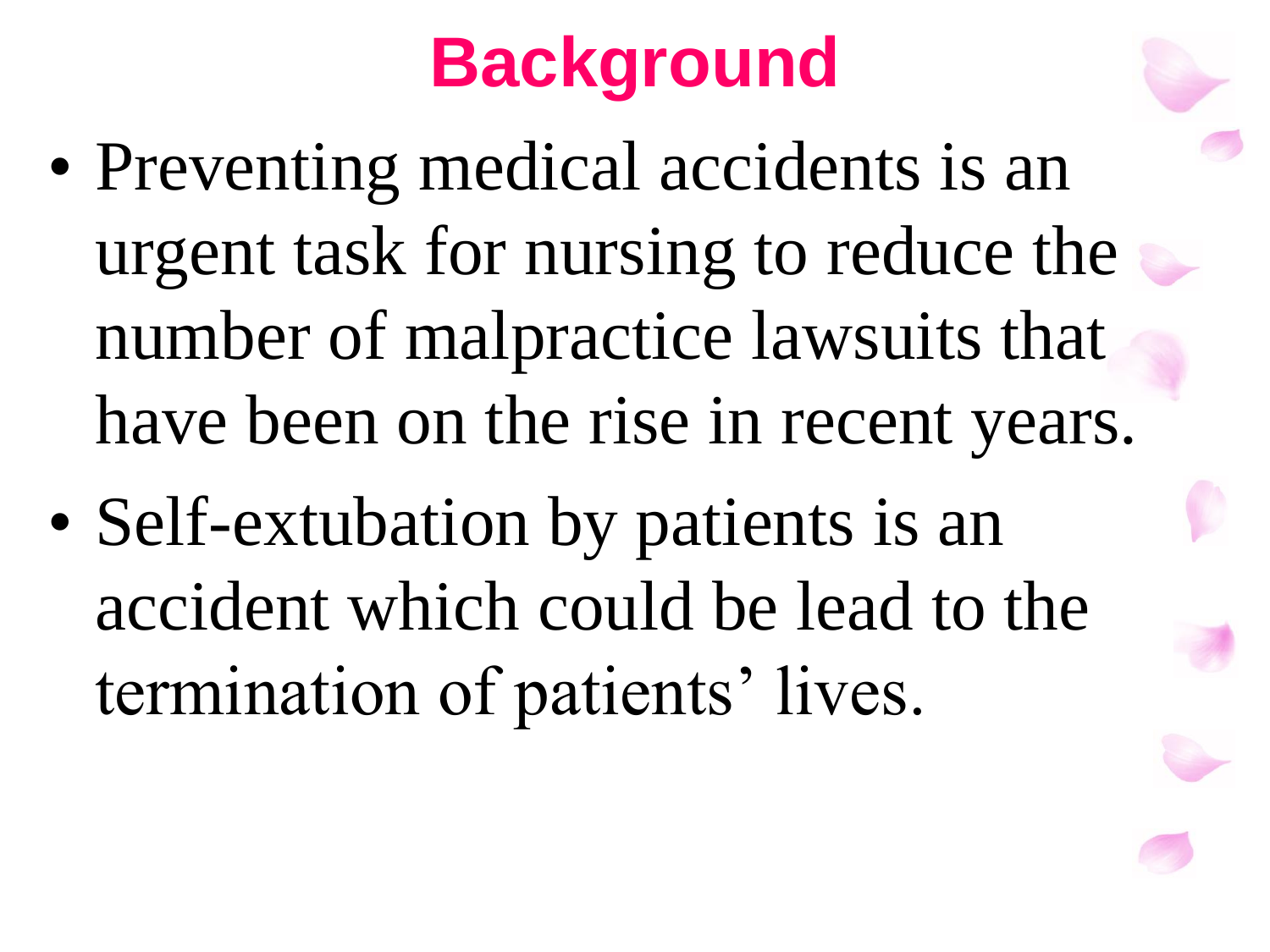## **Purpose-1**

• Since accidental occurrence of selfextubation can be expected in the situations facing diverse issues such as course of treatment and nurses' busyness, an analysis of its specific causes and development of measures against it are necessary.

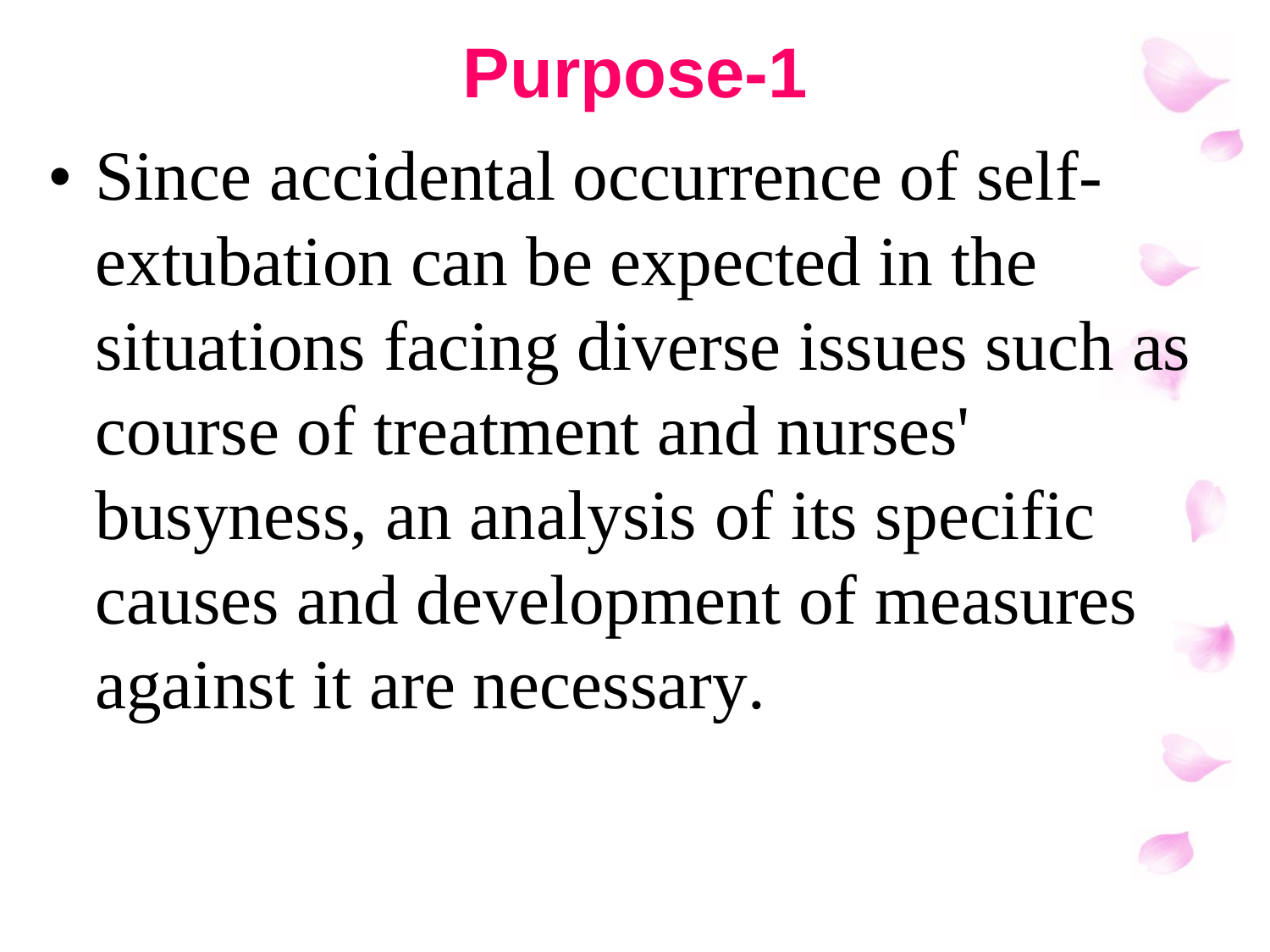## **Purpose-2**

• This study revealed a trend of studies on extubation including selfextubation as a first step for considering causes of self-extubation and measures against it.

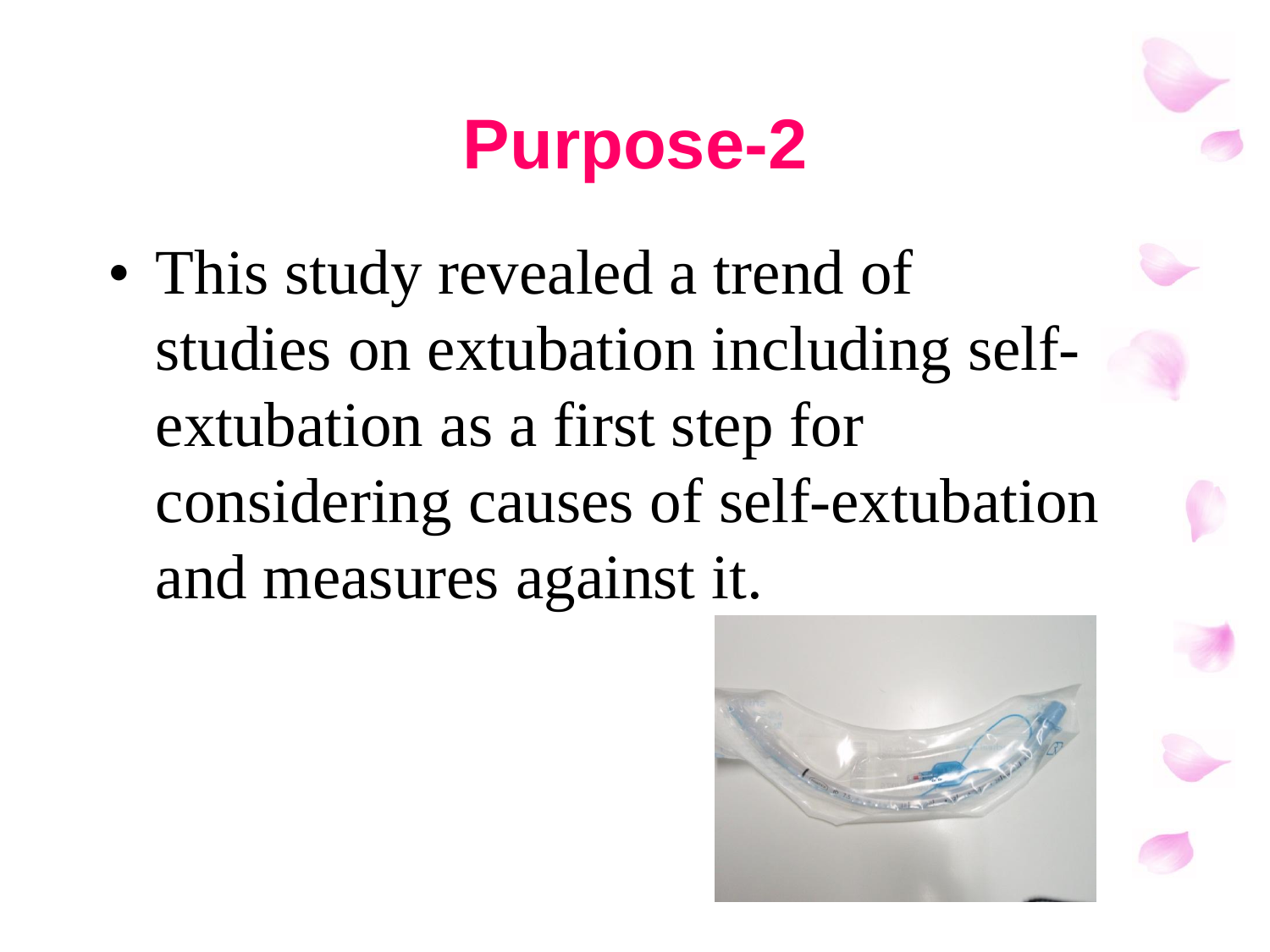## **Method**

- As a result of searching Japana Centra Revuo Medicina ("Ichushi" hereafter) for trend of studies on extubation with the search criteria "extubation," 2,601 studies were extracted in Ichushi.
- The extracted literature subjects were analyzed by text-mining approach.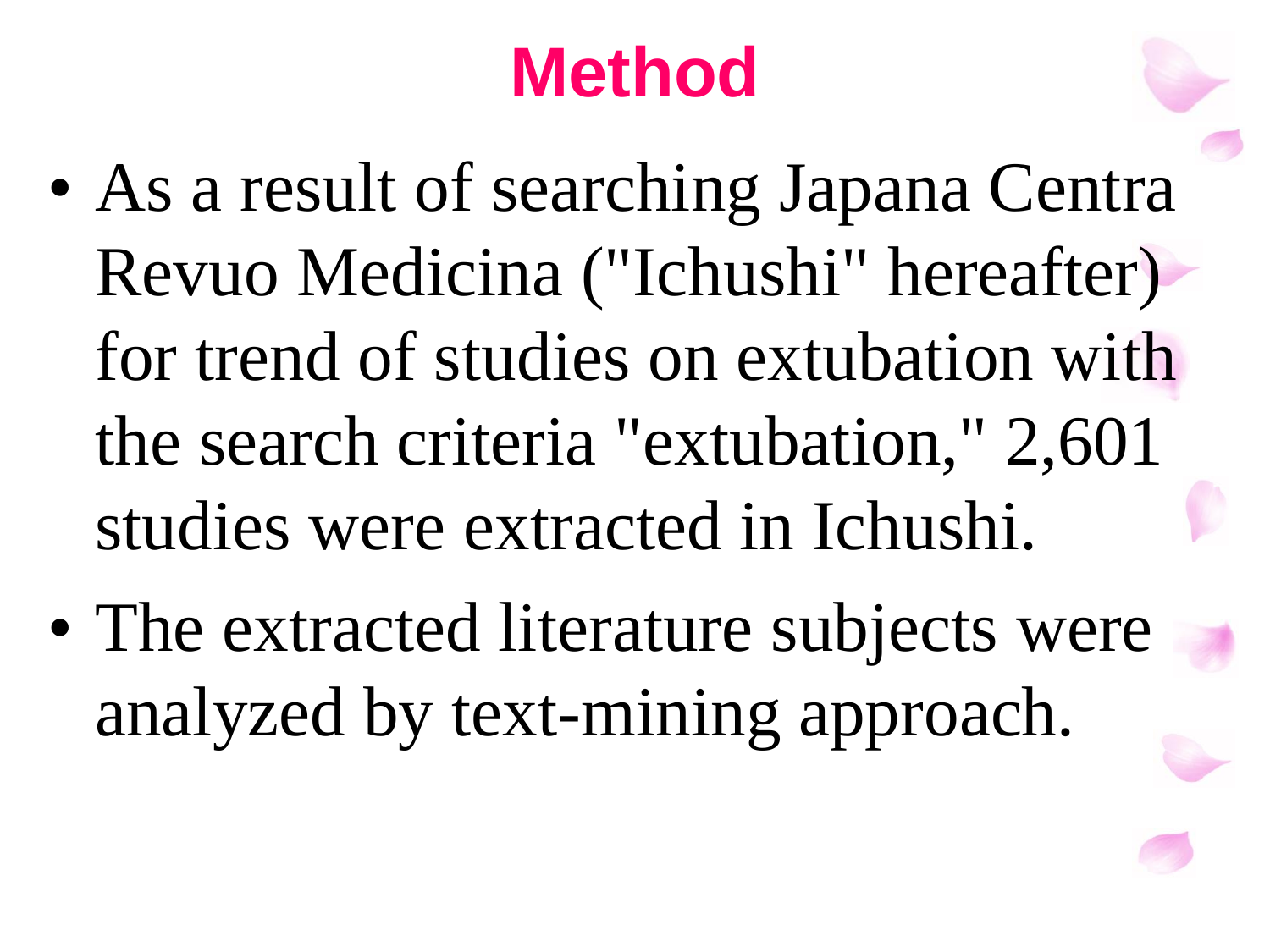## **Results-1**

• Studies on extubation are listed after 1982, and at least 25 studies are listed annually after 2000. As a result of word frequency analysis, words such as "1 case," "anesthesia," "trachea," and "supervision" were frequently used.

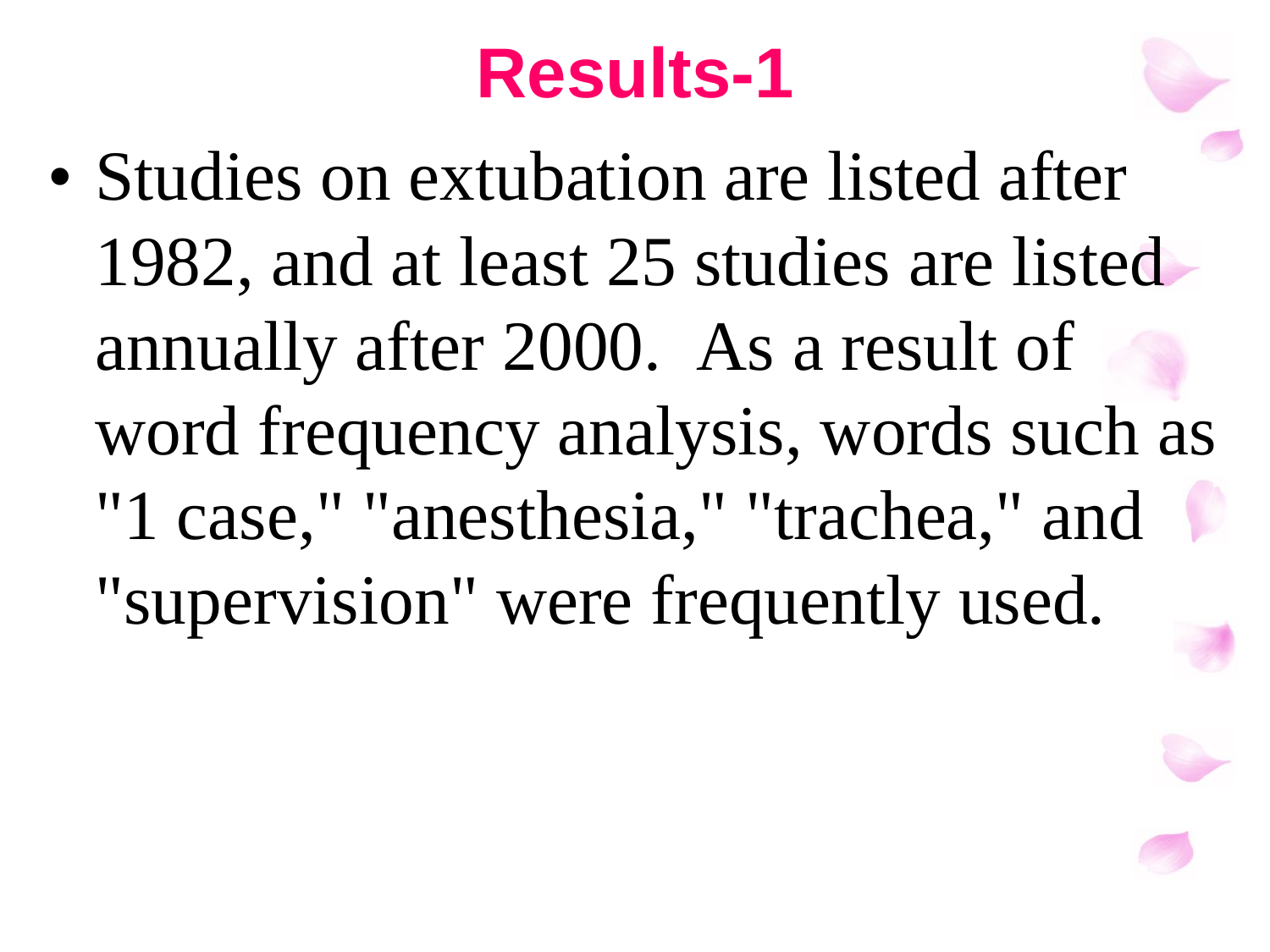

Fig-1 The number of literature according the year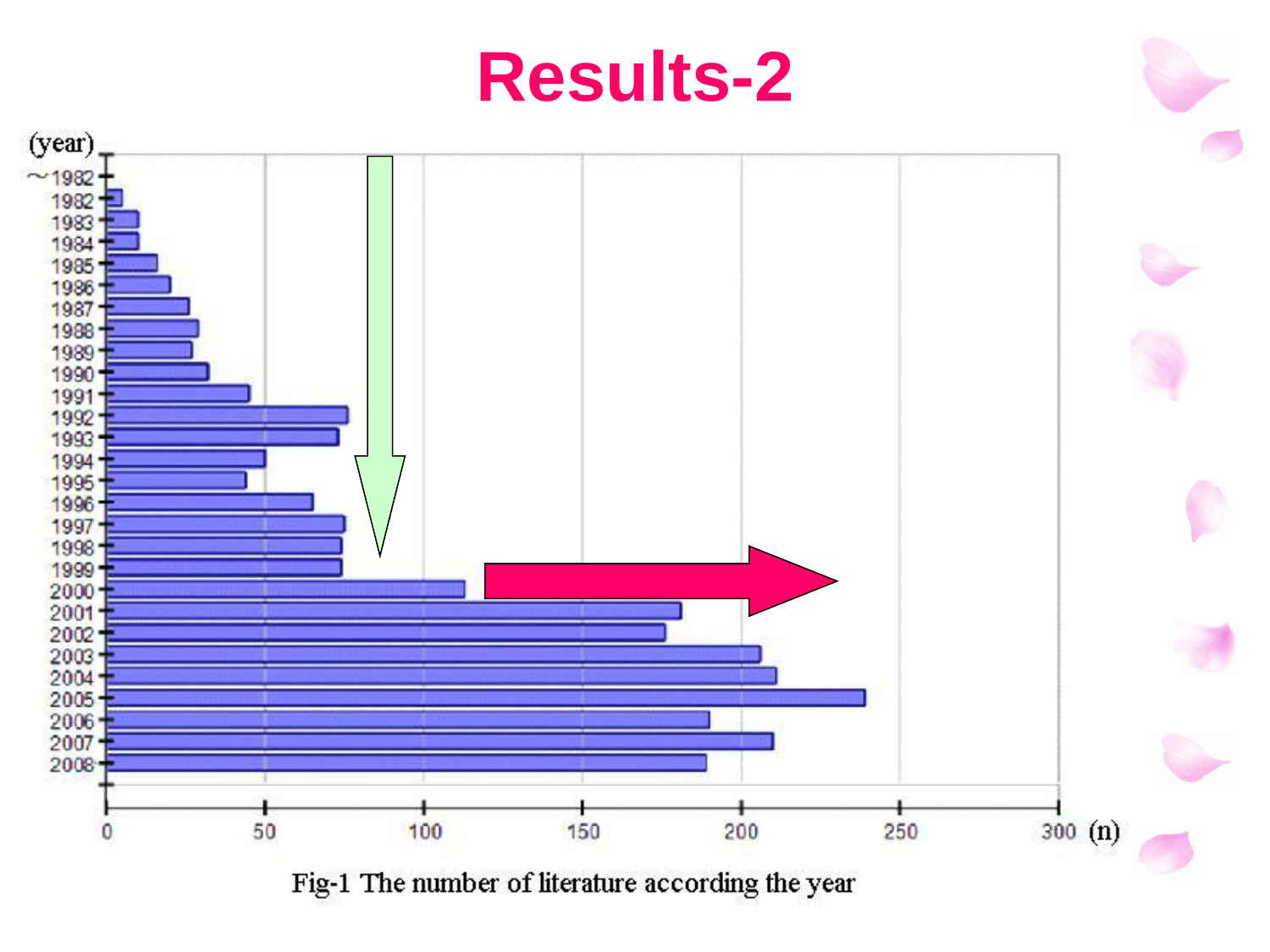## **Results-3**

• Reference of original texts revealed that these studies were on "an example" or "a case" in which complication of artificial ventilation occurred or in which rare disease or progression was observed and that a large number of case studies and case reports were published.

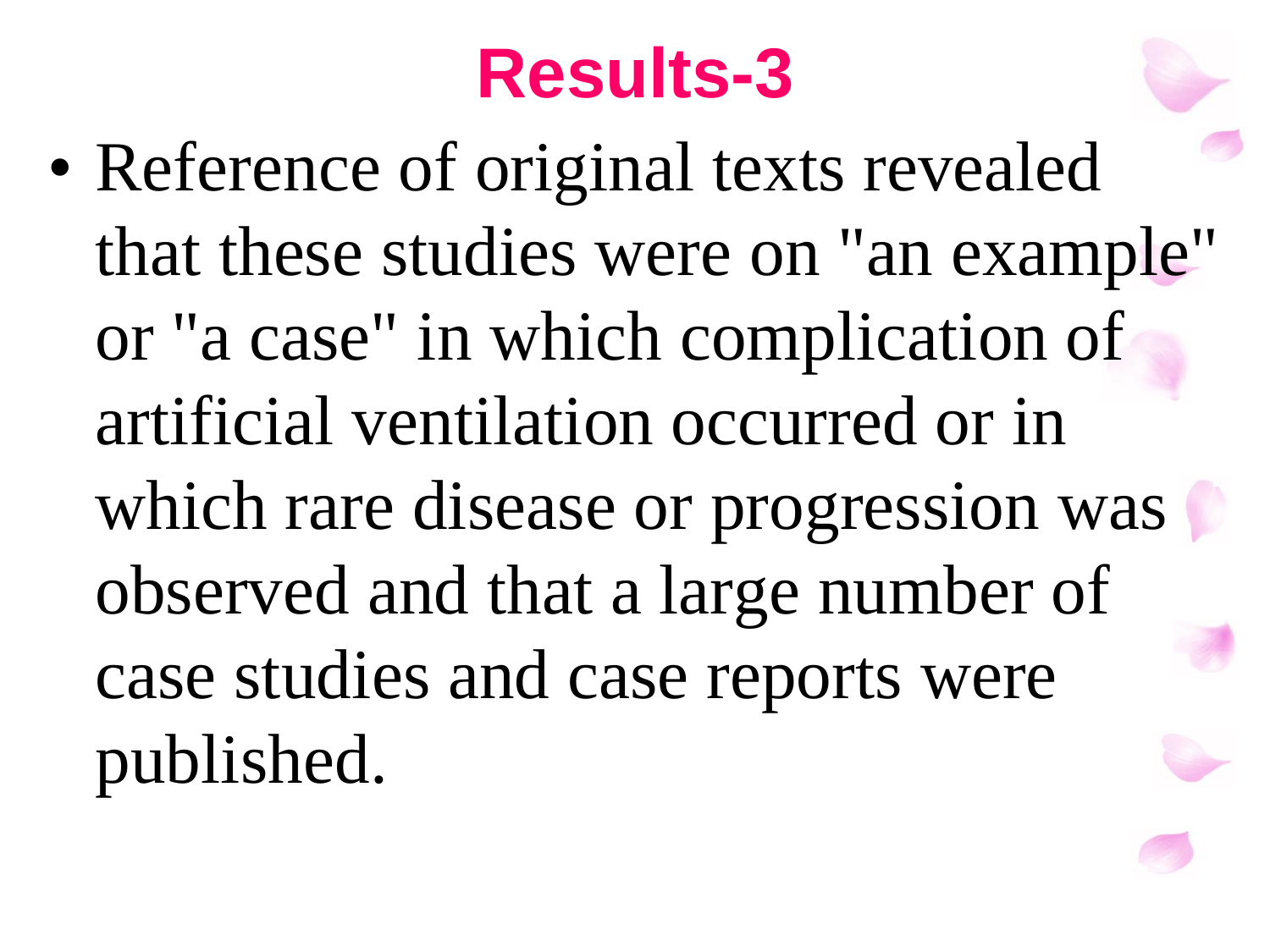#### **Results-4**

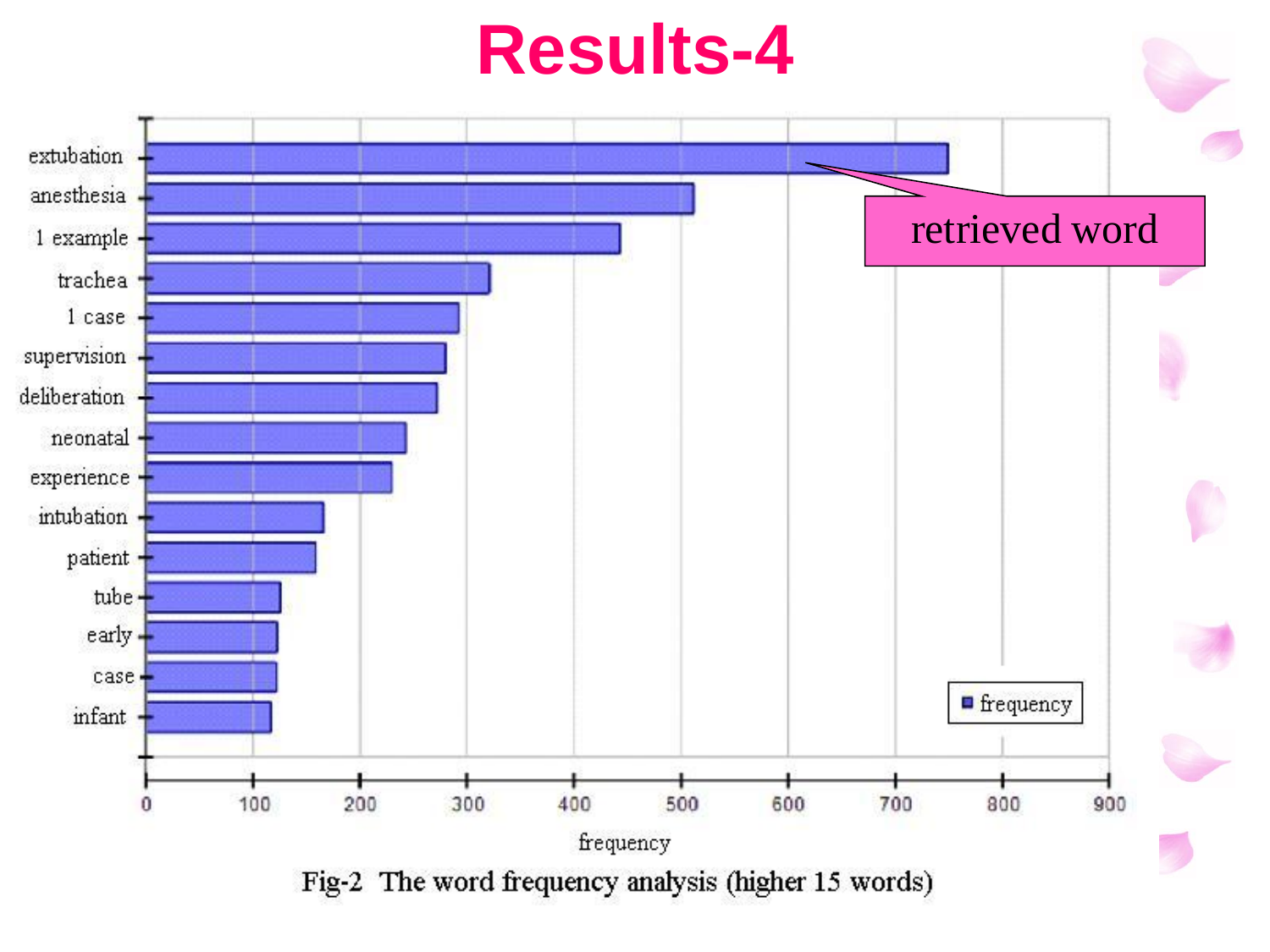## **Discussion-1**

• It was suggested that the increase in number of studies after 2000 was influenced by a massive U.S. study on artificial ventilator conducted in 2000.

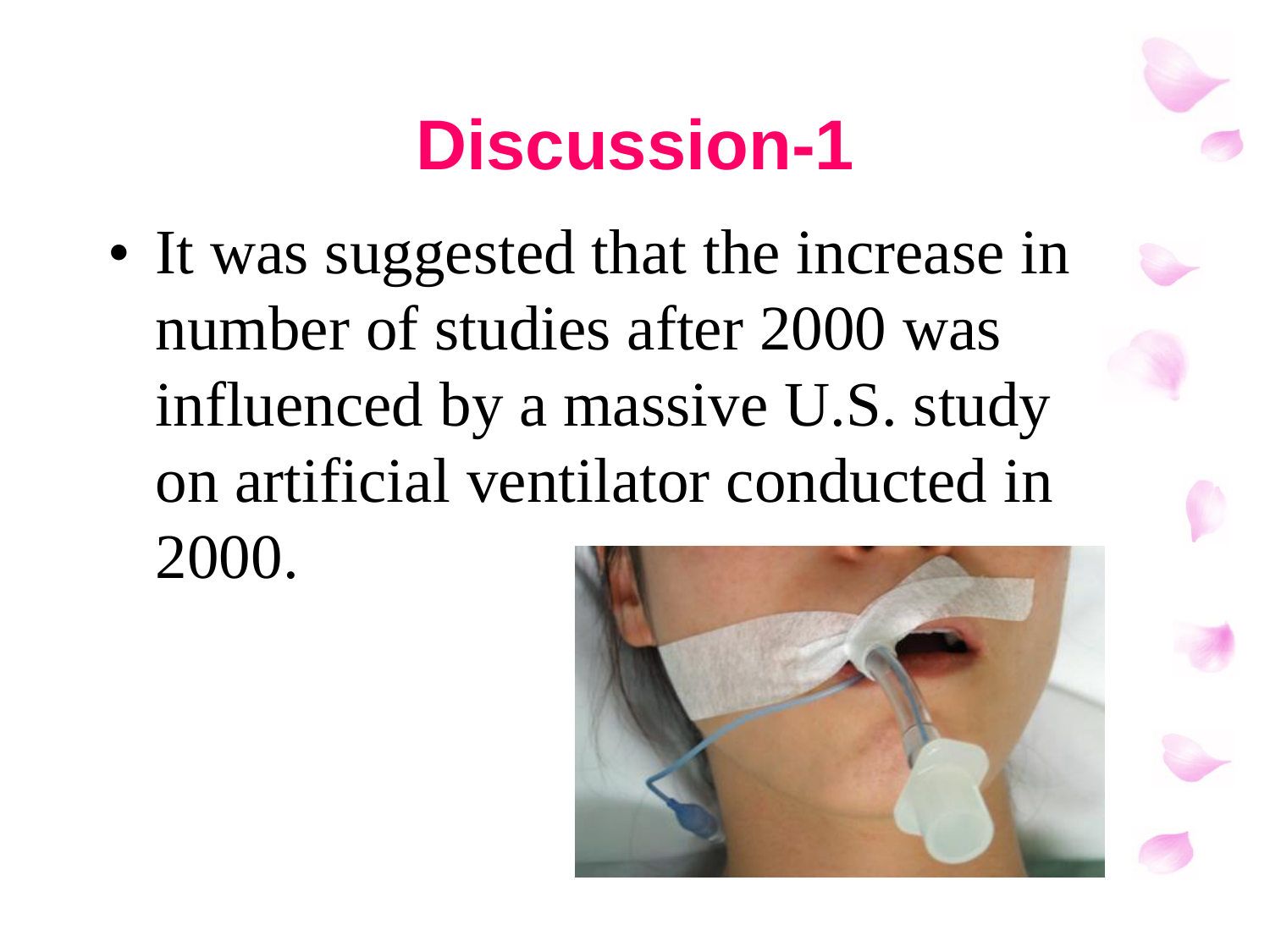## **Discussion-2**

• The fact that there are a large number of case studies and case reports seems to indicate that clinical knowledge is built for dealing with many clinical cases by analyzing individual condition and accumulation of the results since the causes of extubation are diverse.